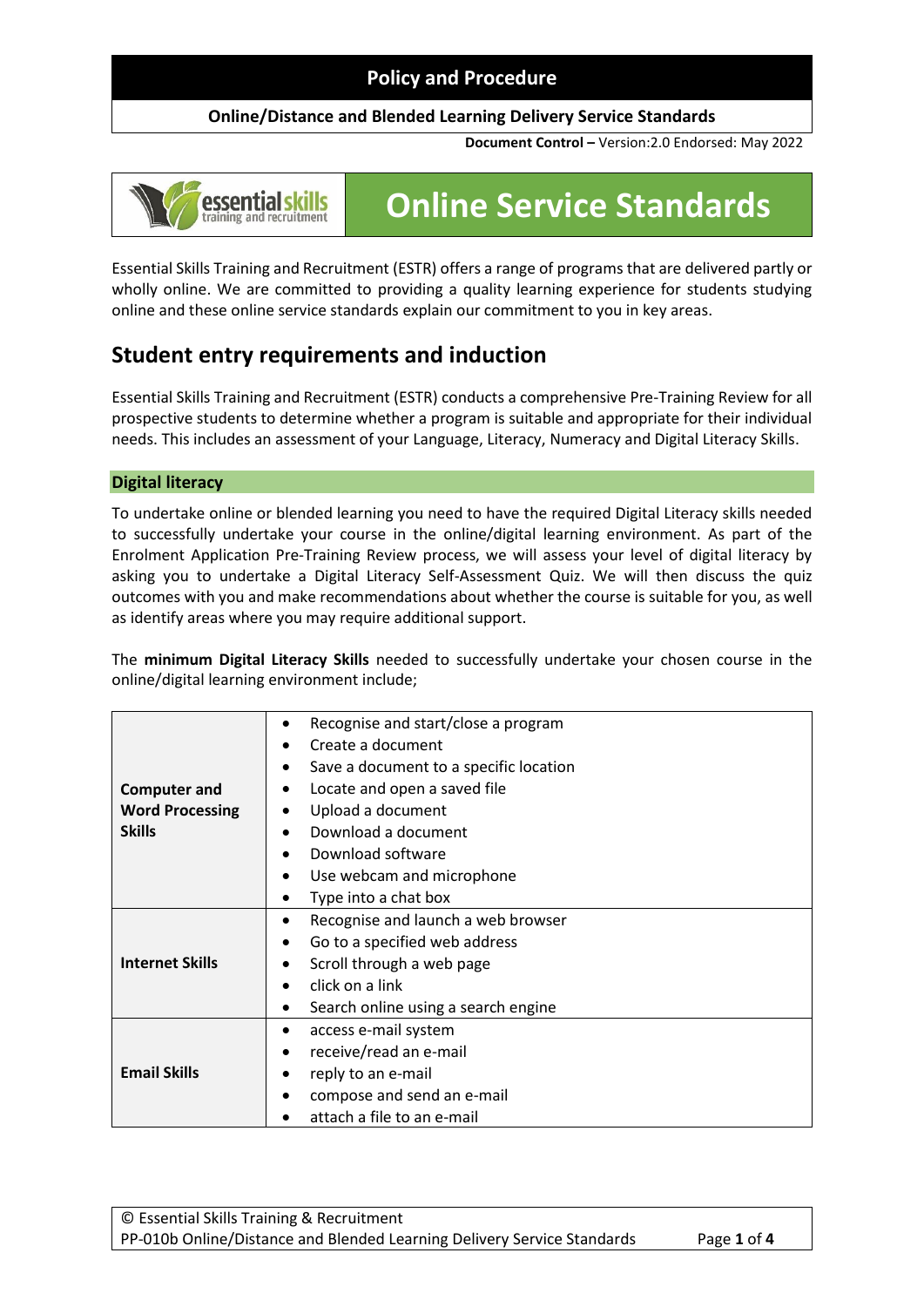#### **Online/Distance and Blended Learning Delivery Service Standards**

**Document Control –** Version:2.0 Endorsed: May 2022

#### **Online/Distance and Blended learning technology requirements**

You will access your learning materials through the **aXcelerate Student eLearning Portal**. The following are the **minimum technology requirements needed** to successfully undertake your chosen course in the online/digital learning environment;

| Computer, Laptop or<br><b>Mobile Device with</b><br><b>Internet Connection</b><br><b>Internet Browser</b> | Reliable internet connection.<br>$\bullet$<br>Note; Please be wary of your data usage within your limits.<br><b>Webcam and microphone</b><br>Microsoft Windows 7 or higher, or Mac OS version 10 or higher<br>$\bullet$<br>Latest version of Google Chrome is recommended for optimum<br>$\bullet$<br>compatibility<br>We recommend that the following Browser Settings be enabled;<br>Cookies<br>$\bullet$<br>Pop-ups (in both Internet browser and security software)<br>JavaScript      |
|-----------------------------------------------------------------------------------------------------------|--------------------------------------------------------------------------------------------------------------------------------------------------------------------------------------------------------------------------------------------------------------------------------------------------------------------------------------------------------------------------------------------------------------------------------------------------------------------------------------------|
| <b>PDF Reader</b>                                                                                         | Latest version of Adobe PDF Reader                                                                                                                                                                                                                                                                                                                                                                                                                                                         |
| <b>Word Processing</b><br><b>Applications</b>                                                             | Microsoft Word 2010 or higher<br>$\bullet$<br>Some units of competency may require you to also have access<br>to other Microsoft Office applications i.e. Excel, PowerPoint etc.                                                                                                                                                                                                                                                                                                           |
| <b>Applications</b>                                                                                       | The following applications will be used for Virtual Classrooms;<br><b>Microsoft Teams</b><br>Free download from https://www.microsoft.com/en-au/microsoft-<br>teams/download-app or to a mobile device/iPad from the App Store<br>or Google Play.<br>For participation in the virtual classroom environment, you will be<br>required to have your camera enabled and hold up photo ID to the                                                                                               |
|                                                                                                           | webcam at the beginning of the virtual class so we can verify your<br>identity.                                                                                                                                                                                                                                                                                                                                                                                                            |
| <b>Other</b>                                                                                              | Some courses may require you to create and upload photographs<br>$\bullet$<br>or videos, so you may also need access to a digital camera or<br>mobile video device.<br>Genius Scan application. Whilst not essential, this scanner<br>application is highly recommended as it allows you to quickly and<br>easily scan your assessments and export them as multi-page PDF<br>file using your mobile device. This app is available for Free<br>download from thee App Store or Google Play. |

# **Student engagement and support**

Essential Skills Training and Recruitment will provide the following support to help you with your online study;

• An orientation to the aXcelerate online learning platform is provided on enrolment. You will be sent your login details and an orientation video for accessing and navigating the platform.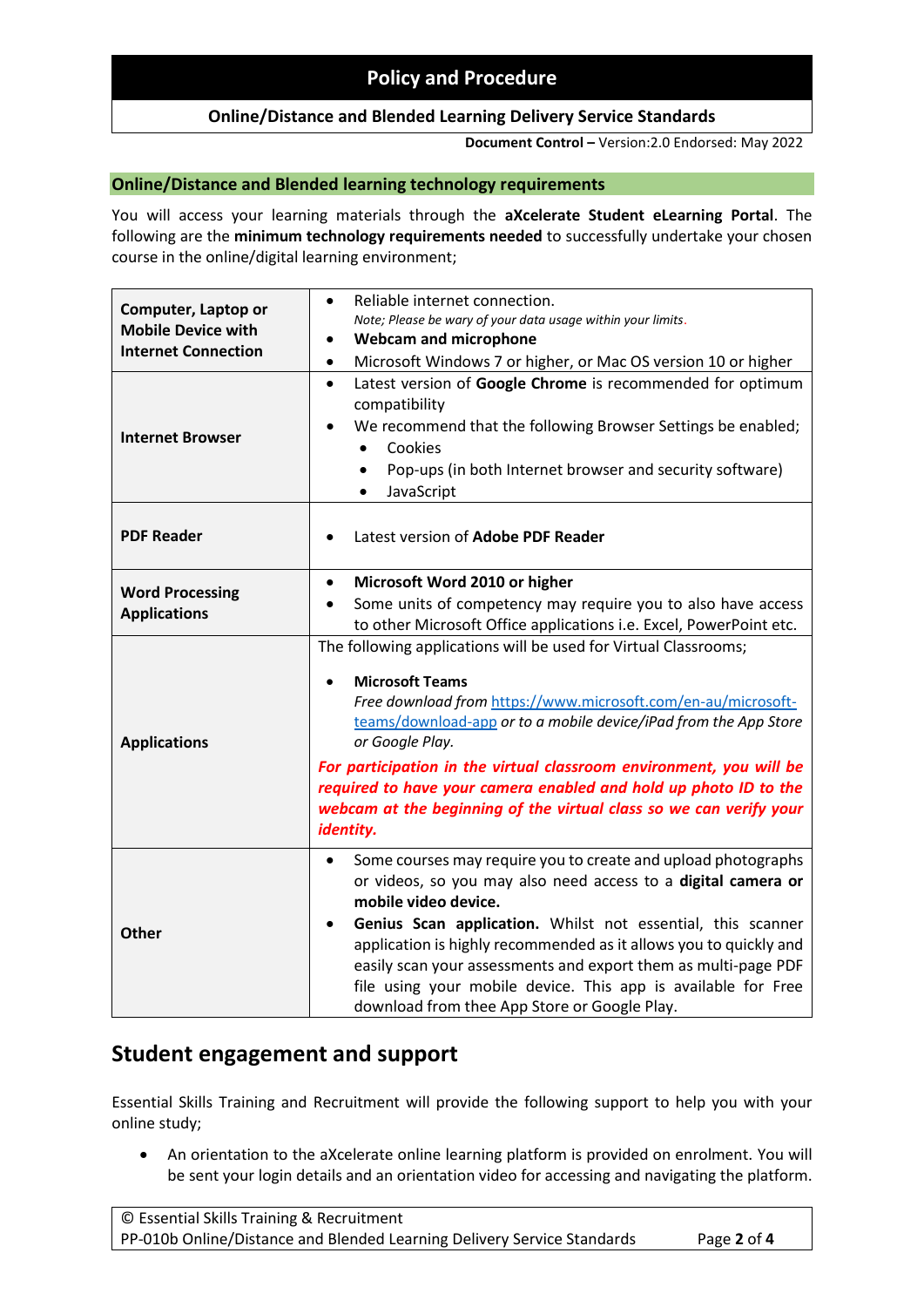#### **Online/Distance and Blended Learning Delivery Service Standards**

**Document Control –** Version:2.0 Endorsed: May 2022

You will then be contacted within 4 weeks after enrolment to see if you have accessed the portal and if any further support is required.

- Our Training and Assessment and Administrative teams are available for **learning or technical support** queries by phone (02) 4961 0016 and email **Monday to Friday between 9:00am to 5:00pm** for the duration of your course. We will endeavour to reply to queries **within 48 hours** (Monday to Friday) and return your assessment results to you **within 4 weeks** of submission.
- We will monitor your participation and ensure that you continue to progress through your course. Your trainer will contact you on a regular basis by email, phone or SMS to check in and discuss your progress with you. Ongoing feedback will also be provided through interaction with your trainer in the virtual classroom environment or via phone or email and detailed feedback provided on your assessments.
- You can access one-on-one assessment support sessions with your trainer by appointment. Contact our office to arrange to book a mutually convenient time. This can be done over the phone, in person or virtually using Microsoft Teams.
- Collaborative learning opportunities will be provided so that you can interact with peers, through the virtual classroom environment if you are enrolled in a Blended Learning Program.
- Students who have not logged on **within 2 months** of the course commencement and/or that do not reengage after repeated attempts at contact will be deemed to have withdrawn from the course.

# **Learning Materials**

All learning and assessment materials and resources will be available for download in your aXcelerate Student eLearning Portal. Essential Skills Training and Recruitment ensures that learning materials used in online training are interactive and are presented in a variety of formats, including:

- Self-guided content
- Graphics
- Video/Audio
- Interaction via Virtual Classrooms e.g., Microsoft Teams
- Interaction through discussion forums

Our online materials aim to meet the principles of the Web Content Accessibility Guidelines (WCAG) 2.0. If you are experiencing any problems accessing any content for any reason, please contact us on (02) 4961 0016. Alternative versions of key information can be provided upon request to students experiencing accessibility issues.

# **Mode and method of assessment**

A minimum of three (3) forms of assessment will be used for each unit of competency. Forms of assessment will vary per unit, but will include a combination of the following:

- Written questions and answers
- Oral questioning
- Written tests/quizzes
- Case studies
- Role plays

© Essential Skills Training & Recruitment PP-010b Online/Distance and Blended Learning Delivery Service Standards Page **3** of **4**